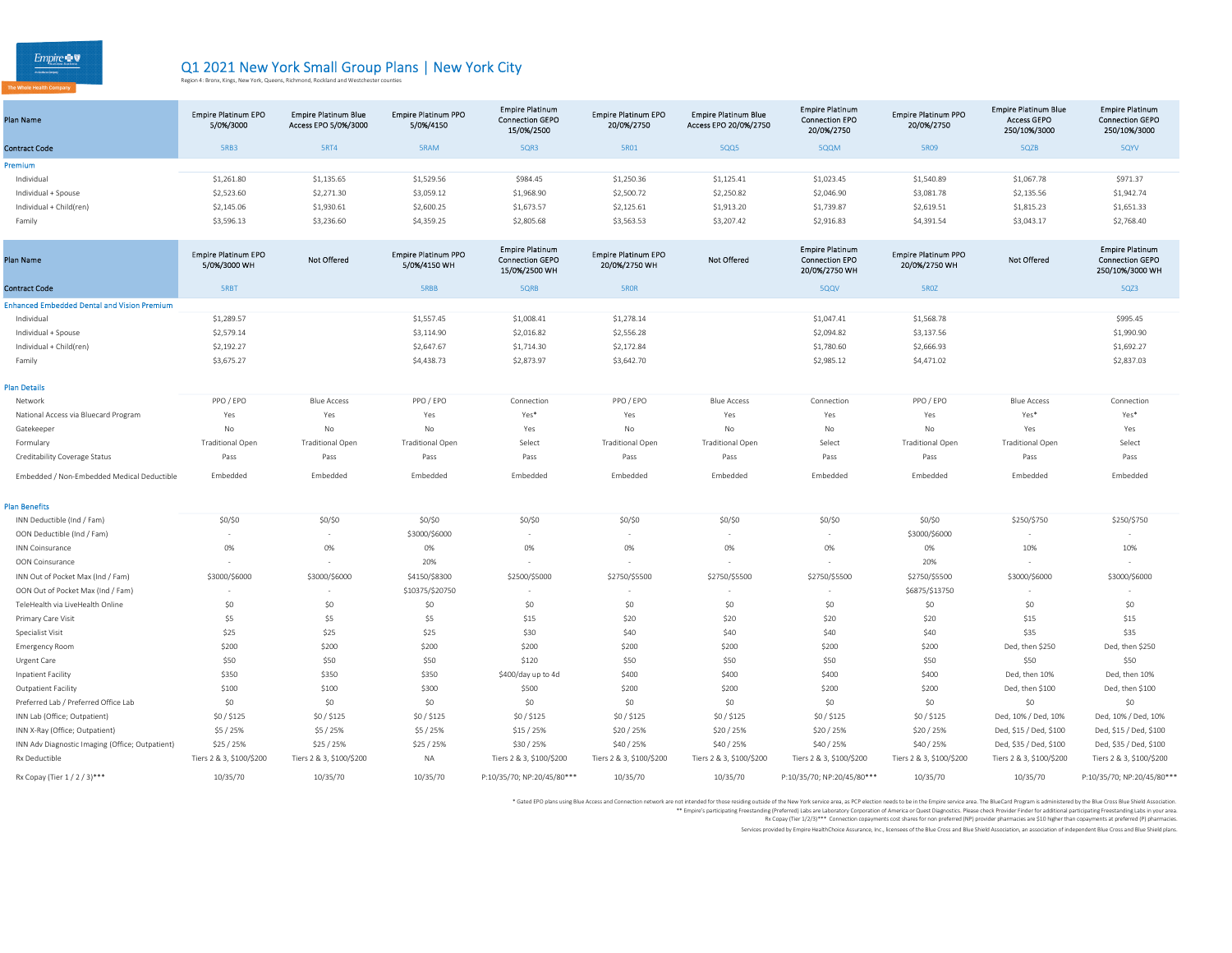$Empire \bullet \nabla$ 

## Q1 2021 New York Small Group Plans | New York City<br>Region 4: Bronx, Kings, New York, Queens, Richmond, Rockland and Westchester counties

| <b>Plan Name</b>                                   | <b>Empire Link Platinum</b><br><b>Connection EPO</b><br>400/20%/3300 | <b>Empire Gold EPO</b><br>25/0%/7000 | <b>Empire Gold Blue Access</b><br>EPO 25/0%/7000 | <b>Empire Gold Blue Access</b><br>EPO 25/10%/7000 | <b>Empire Gold Connection</b><br>EPO 25/0%/7000    | <b>Empire Gold Connection</b><br>EPO 25/10%/7000      | <b>Empire Gold Healthy New</b><br><b>York Blue Access GEPO</b><br>600/0%/4000 | <b>Empire Gold EPO</b><br>750/10%/6250    | <b>Empire Gold Blue Access</b><br>EPO 750/10%/6250    | <b>Empire Gold Blue Access</b><br>GEPO 1000/0%/6000 |
|----------------------------------------------------|----------------------------------------------------------------------|--------------------------------------|--------------------------------------------------|---------------------------------------------------|----------------------------------------------------|-------------------------------------------------------|-------------------------------------------------------------------------------|-------------------------------------------|-------------------------------------------------------|-----------------------------------------------------|
| <b>Contract Code</b>                               | 5RMG                                                                 | 5RC1                                 | <b>SRCH</b>                                      | <b>SRDF</b>                                       | 5RCZ                                               | <b>SRDX</b>                                           | 5R65                                                                          | 5QXF                                      | 5RRO                                                  | <b>SRED</b>                                         |
| Premium                                            |                                                                      |                                      |                                                  |                                                   |                                                    |                                                       |                                                                               |                                           |                                                       |                                                     |
| Individual                                         | \$965.38                                                             | \$1,128.24                           | \$1,015.60                                       | \$1,014.19                                        | \$923.77                                           | \$922.57                                              | \$842.29                                                                      | \$1,076.17                                | \$968.65                                              | \$941.96                                            |
| Individual + Spouse                                | \$1,930.76                                                           | \$2,256.48                           | \$2,031.20                                       | \$2,028.38                                        | \$1,847.54                                         | \$1,845.14                                            | \$1,684.58                                                                    | \$2,152.34                                | \$1,937.30                                            | \$1,883.92                                          |
| Individual + Child(ren)                            | \$1,641.15                                                           | \$1,918.01                           | \$1,726.52                                       | \$1,724.12                                        | \$1,570.41                                         | \$1,568.37                                            | \$1,431.89                                                                    | \$1,829.49                                | \$1,646.71                                            | \$1,601.33                                          |
| Family                                             | \$2,751.33                                                           | \$3,215.48                           | \$2,894.46                                       | \$2,890.44                                        | \$2,632.74                                         | \$2,629.32                                            | \$2,400.53                                                                    | \$3,067.08                                | \$2,760.65                                            | \$2,684.59                                          |
| <b>Plan Name</b>                                   | <b>Not Offered</b>                                                   | <b>Not Offered</b>                   | <b>Not Offered</b>                               | <b>Not Offered</b>                                | <b>Empire Gold Connection</b><br>EPO 25/0%/7000 WH | <b>Empire Gold Connection</b><br>EPO 25/10%/7000 WH   | <b>Not Offered</b>                                                            | <b>Empire Gold EPO</b><br>750/10%/6250 WH | <b>Empire Gold Blue Access</b><br>EPO 750/10%/6250 WH | <b>Not Offered</b>                                  |
| <b>Contract Code</b>                               |                                                                      |                                      |                                                  |                                                   | <b>5RD7</b>                                        | 5RE5                                                  |                                                                               | 5QXX                                      | <b>5RR8</b>                                           |                                                     |
| <b>Enhanced Embedded Dental and Vision Premium</b> |                                                                      |                                      |                                                  |                                                   |                                                    |                                                       |                                                                               |                                           |                                                       |                                                     |
| Individual                                         |                                                                      |                                      |                                                  |                                                   | \$947.74                                           | \$946.54                                              |                                                                               | \$1,104.28                                | \$994.36                                              |                                                     |
| Individual + Spouse                                |                                                                      |                                      |                                                  |                                                   | \$1,895.48                                         | \$1,893.08                                            |                                                                               | \$2,208.56                                | \$1,988.72                                            |                                                     |
| Individual + Child(ren)                            |                                                                      |                                      |                                                  |                                                   | \$1,611.16                                         | \$1,609.12                                            |                                                                               | \$1,877.28                                | \$1,690.41                                            |                                                     |
| Family                                             |                                                                      |                                      |                                                  |                                                   | \$2,701.06                                         | \$2,697.64                                            |                                                                               | \$3,147.20                                | \$2,833.93                                            |                                                     |
| <b>Plan Details</b>                                |                                                                      |                                      |                                                  |                                                   |                                                    |                                                       |                                                                               |                                           |                                                       |                                                     |
| Network                                            | Connection                                                           | PPO / EPO                            | <b>Blue Access</b>                               | <b>Blue Access</b>                                | Connection                                         | Connection                                            | <b>Blue Access</b>                                                            | PPO / EPO                                 | <b>Blue Access</b>                                    | <b>Blue Access</b>                                  |
| National Access via Bluecard Program               | Yes                                                                  | Yes                                  | Yes                                              | Yes                                               | Yes                                                | Yes                                                   | Yes*                                                                          | Yes                                       | Yes                                                   | Yes*                                                |
| Gatekeeper                                         | No                                                                   | No                                   | No                                               | No                                                | No                                                 | No                                                    | Yes                                                                           | No                                        | No                                                    | Yes                                                 |
| Formulary                                          | Select                                                               | <b>Traditional Open</b>              | <b>Traditional Open</b>                          | <b>Traditional Open</b>                           | Select                                             | Select                                                | Select                                                                        | <b>Traditional Open</b>                   | <b>Traditional Open</b>                               | <b>Traditional Open</b>                             |
| Creditability Coverage Status                      | Pass                                                                 | Pass                                 | Pass                                             | Pass                                              | Pass                                               | Pass                                                  | Pass                                                                          | Pass                                      | Pass                                                  | Pass                                                |
| Embedded / Non-Embedded Medical Deductible         | Embedded                                                             | Embedded                             | Embedded                                         | Embedded                                          | Embedded                                           | Embedded                                              | Embedded                                                                      | Embedded                                  | Embedded                                              | Embedded                                            |
| <b>Plan Benefits</b>                               |                                                                      |                                      |                                                  |                                                   |                                                    |                                                       |                                                                               |                                           |                                                       |                                                     |
| INN Deductible (Ind / Fam)                         | \$400/\$1200                                                         | \$0/\$0                              | \$0/\$0                                          | \$0/\$0                                           | \$0/\$0                                            | \$0/\$0                                               | \$600/\$1200                                                                  | \$750/\$2250                              | \$750/\$2250                                          | \$1000/\$3000                                       |
| OON Deductible (Ind / Fam)                         |                                                                      |                                      |                                                  |                                                   |                                                    | $\overline{\phantom{a}}$                              |                                                                               |                                           |                                                       |                                                     |
| <b>INN Coinsurance</b>                             | 20%                                                                  | 0%                                   | 0%                                               | 10%                                               | 0%                                                 | 10%                                                   | $0\%$                                                                         | 10%                                       | 10%                                                   | 0%                                                  |
| OON Coinsurance                                    |                                                                      |                                      |                                                  |                                                   |                                                    |                                                       |                                                                               | $\sim$                                    |                                                       |                                                     |
| INN Out of Pocket Max (Ind / Fam)                  | \$3300/\$6600                                                        | \$7000/\$14000                       | \$7000/\$14000                                   | \$7000/\$14000                                    | \$7000/\$14000                                     | \$7000/\$14000                                        | \$4000/\$8000                                                                 | \$6250/\$12500                            | \$6250/\$12500                                        | \$6000/\$12000                                      |
| OON Out of Pocket Max (Ind / Fam)                  |                                                                      |                                      |                                                  |                                                   |                                                    |                                                       |                                                                               |                                           |                                                       |                                                     |
| TeleHealth via LiveHealth Online                   | \$0                                                                  | \$0                                  | \$0                                              | \$0                                               | \$0                                                | \$0                                                   | Ded, then \$25                                                                | \$0                                       | \$0                                                   | \$0                                                 |
| Primary Care Visit                                 | 0%                                                                   | \$25                                 | \$25                                             | \$25                                              | \$25                                               | \$25                                                  | Ded, then \$25                                                                | \$50                                      | \$50                                                  | \$30                                                |
| Specialist Visit                                   | \$75                                                                 | \$50                                 | \$50                                             | \$50                                              | \$50                                               | \$50                                                  | Ded, then \$40                                                                | \$50                                      | \$50                                                  | \$60                                                |
| <b>Emergency Room</b>                              | Ded, then 20%                                                        | \$750                                | \$750                                            | \$750                                             | \$750                                              | \$750                                                 | Ded, then \$150                                                               | Ded, then \$500                           | Ded, then \$500                                       | Ded, then \$500                                     |
| Urgent Care                                        | \$100                                                                | \$100                                | \$100                                            | \$100                                             | \$100                                              | \$100                                                 | Ded, then \$60                                                                | \$100                                     | \$100                                                 | \$75                                                |
| Inpatient Facility                                 | Ded, then 20%                                                        | \$400/day up to 4d                   | \$400/day up to 4d                               | \$400/day up to 4d                                | \$400/day up to 4d                                 | \$400/day up to 4d                                    | Ded, then 1000                                                                | Ded, then 10%                             | Ded, then 10%                                         | Ded, then 0%                                        |
| Outpatient Facility                                | Ded, then 20%                                                        | \$250                                | \$250                                            | \$250                                             | \$250                                              | \$250                                                 | Ded, then \$100                                                               | Ded, then \$300                           | Ded, then \$300                                       | Ded, then \$250                                     |
| Preferred Lab / Preferred Office Lab               | \$0                                                                  | \$0                                  | \$0                                              | \$0                                               | \$0                                                | \$0                                                   | Ded then \$25                                                                 | \$0                                       | \$0                                                   | \$0                                                 |
| INN Lab (Office; Outpatient)                       | 20% / Ded, 20%                                                       | \$0/\$125                            | \$0/\$125                                        | \$0/\$125                                         | \$0/\$125                                          | \$0/\$125                                             | Ded, \$25 / Ded, \$40                                                         | Ded, 10% / Ded, 10%                       | Ded, 10% / Ded, 10%                                   | Ded, 0% / Ded, 0%                                   |
| INN X-Ray (Office; Outpatient)                     | 20% / Ded, 20%                                                       | \$25/25%                             | \$25 / 25%                                       | \$25 / 25%                                        | \$25 / 25%                                         | \$25 / 25%                                            | Ded, \$25 / Ded, \$40                                                         | Ded, \$50 / Ded, \$300                    | Ded, \$50 / Ded, \$300                                | Ded, \$30 / Ded, \$250                              |
| INN Adv Diagnostic Imaging (Office; Outpatient)    | 20% / Ded, 20%                                                       | \$50/25%                             | \$50/25%                                         | \$50 / 25%                                        | \$50 / 25%                                         | \$50 / 25%                                            | Ded, \$40 / Ded, \$40                                                         | Ded, \$50 / Ded, \$300                    | Ded, \$50 / Ded, \$300                                | Ded, \$60 / Ded, \$250                              |
| Rx Deductible                                      | Tiers 2 & 3, Med Ded                                                 | Tiers 2 & 3, \$100/\$200             | Tiers 2 & 3, \$100/\$200                         | Tiers 2 & 3, \$100/\$200                          | Tiers 2 & 3, \$100/\$200                           | Tiers 2 & 3, \$100/\$200                              | <b>NA</b>                                                                     | Tiers 2 & 3, \$100/\$200                  | Tiers 2 & 3, \$100/\$200                              | Tiers 2 & 3, \$100/\$200                            |
| Rx Copay (Tier 1/2/3)***                           | P:10/50/90;<br>NP:20/60/100***                                       | 10/35/70                             | 10/35/70                                         | 10/35/70                                          |                                                    | P:10/35/70; NP:20/45/80*** P:10/35/70; NP:20/45/80*** | 10/35/70                                                                      | 10/35/70                                  | 10/35/70                                              | 10/35/70                                            |

\* Gated EPO plans using Blue Access and Connection network are not intended or the the Wester Market area, as PCP ielction media to be in the Einpier service area. The BlueCard of Property and the finance of Predictional p

Rx Copay (Tier 1/2/3)\*\*\* Connection copayments cost shares for non preferred (NP) provider pharmacies are \$10 higher than copayments at preferred (P) pharmacies.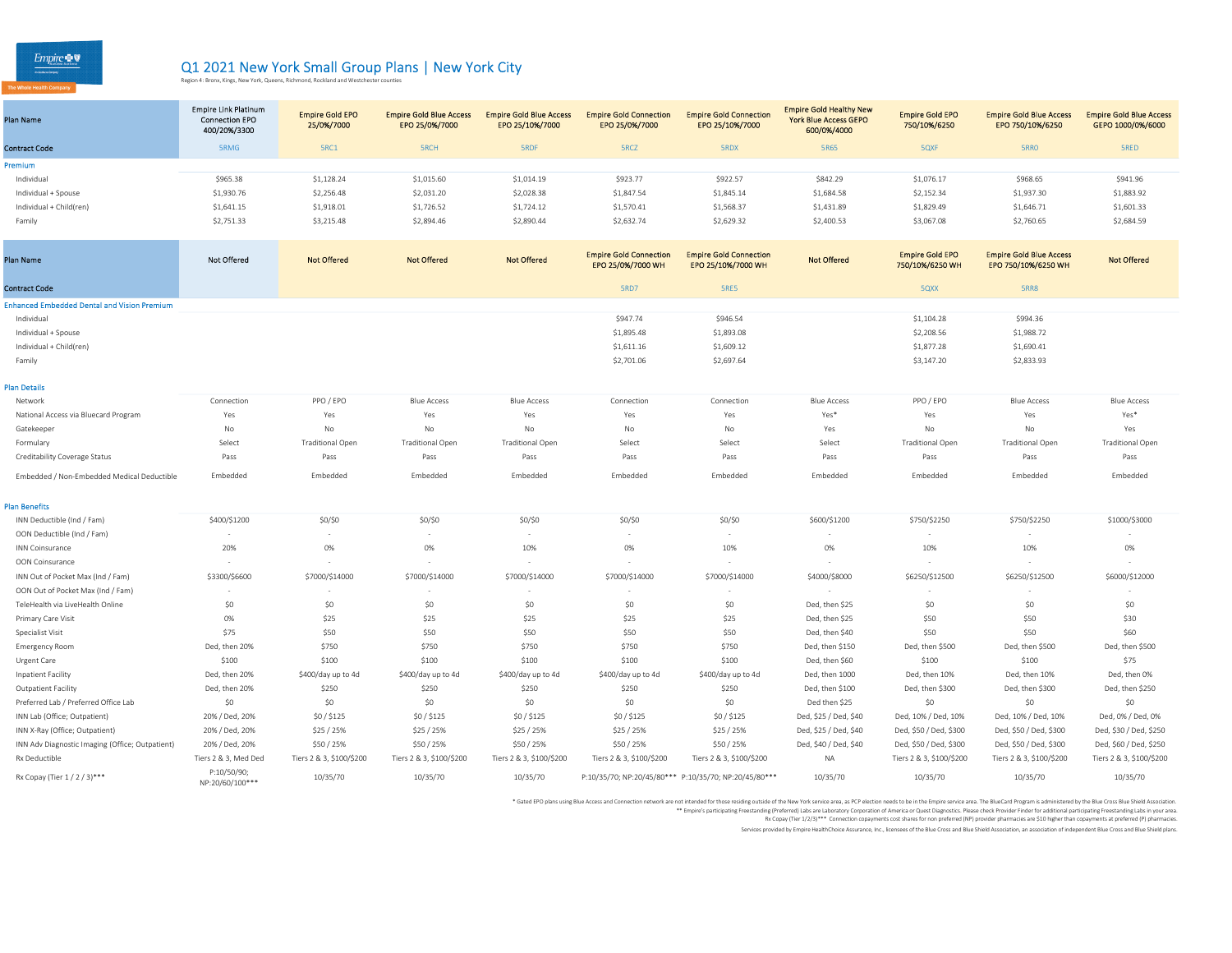$\begin{array}{c}\n\text{Empire} \rightarrow \mathbb{Q}\n\\ \n\text{Fermann} \n\end{array}$ 

## Q1 2021 New York Small Group Plans | New York City<br>Region 4: Bronx, Kings, New York, Queens, Richmond, Rockland and Westchester counties

| Plan Name               | <b>Empire Gold Connection</b><br>GEPO 1000/0%/6000 | <b>Empire Gold EPO</b><br>1250/10%/8000 | <b>Empire Gold Blue Access</b><br>EPO 1250/10%/8000 | <b>Empire Gold EPO</b><br>1250/20%/5000 | <b>Empire Gold Blue Access</b><br>EPO 1250/20%/5000 | <b>Empire Gold Connection</b><br>GEPO 1250/20%/5000 | <b>Empire Gold PPO</b><br>1250/20%/7000 | <b>Empire Gold Blue Access</b><br>EPO 1400/0%/3300 w/HSA | <b>Empire Link Gold</b><br><b>Connection EPO</b><br>1500/20%/5500 | <b>Empire Gold EPO</b><br>1750/10%/4500 w/HSA |
|-------------------------|----------------------------------------------------|-----------------------------------------|-----------------------------------------------------|-----------------------------------------|-----------------------------------------------------|-----------------------------------------------------|-----------------------------------------|----------------------------------------------------------|-------------------------------------------------------------------|-----------------------------------------------|
| <b>Contract Code</b>    | <b>SREV</b>                                        | <b>SRFB</b>                             | <b>5RP4</b>                                         | 5RG9                                    | 5QSZ                                                | 5QTF                                                | <b>SQTP</b>                             | <b>5RKK</b>                                              | <b>5RMQ</b>                                                       | 5QUD                                          |
| Premium                 |                                                    |                                         |                                                     |                                         |                                                     |                                                     |                                         |                                                          |                                                                   |                                               |
| Individual              | \$857.10                                           | \$1,061.36                              | \$955.25                                            | \$1,065.49                              | \$959.07                                            | \$846.75                                            | \$1,274.00                              | \$936.41                                                 | \$845.66                                                          | \$1,011.35                                    |
| Individual + Spouse     | \$1,714.20                                         | \$2,122.72                              | \$1,910.50                                          | \$2,130.98                              | \$1,918.14                                          | \$1,693.50                                          | \$2,548.00                              | \$1,872.82                                               | \$1,691.32                                                        | \$2,022.70                                    |
| Individual + Child(ren) | \$1,457.07                                         | \$1,804.31                              | \$1,623.93                                          | \$1,811.33                              | \$1,630.42                                          | \$1,439.48                                          | \$2,165.80                              | \$1,591.90                                               | \$1,437.62                                                        | \$1,719.30                                    |
| Family                  | \$2,442.74                                         | \$3,024.88                              | \$2,722.46                                          | \$3,036.65                              | \$2,733.35                                          | \$2,413.24                                          | \$3,630.90                              | \$2,668.77                                               | \$2,410.13                                                        | \$2,882.35                                    |
|                         |                                                    |                                         |                                                     |                                         |                                                     |                                                     |                                         |                                                          |                                                                   |                                               |

| Plan Name                                          | <b>Empire Gold Connection</b><br>GEPO 1000/0%/6000 WH | <b>Empire Gold EPO</b><br>1250/10%/8000 WH | <b>Not Offered</b>       | <b>Empire Gold EPO</b><br>1250/20%/5000 WH | <b>Not Offered</b>       | <b>Empire Gold Connection</b><br>GEPO 1250/20%/5000 WH | <b>Empire Gold PPO</b><br>1250/20%/7000 WH | <b>Not Offered</b>      | <b>Not Offered</b>             | <b>Empire Gold EPO</b><br>1750/10%/4500 w/HSA WH |
|----------------------------------------------------|-------------------------------------------------------|--------------------------------------------|--------------------------|--------------------------------------------|--------------------------|--------------------------------------------------------|--------------------------------------------|-------------------------|--------------------------------|--------------------------------------------------|
| <b>Contract Code</b>                               | 5RF3                                                  | <b>SRFT</b>                                |                          | <b>SRGR</b>                                |                          | <b>SRUS</b>                                            | 5QTX                                       |                         |                                | <b>5QUV</b>                                      |
| <b>Enhanced Embedded Dental and Vision Premium</b> |                                                       |                                            |                          |                                            |                          |                                                        |                                            |                         |                                |                                                  |
| Individual                                         | \$881.29                                              | \$1,089.46                                 |                          | \$1,093.60                                 |                          | \$870.94                                               | \$1,302.10                                 |                         |                                | \$1,039.46                                       |
| Individual + Spouse                                | \$1,762.58                                            | \$2,178.92                                 |                          | \$2,187.20                                 |                          | \$1,741.88                                             | \$2,604.20                                 |                         |                                | \$2,078.92                                       |
| Individual + Child(ren)                            | \$1,498.19                                            | \$1,852.08                                 |                          | \$1,859.12                                 |                          | \$1,480.60                                             | \$2,213.57                                 |                         |                                | \$1,767.08                                       |
| Family                                             | \$2,511.68                                            | \$3,104.96                                 |                          | \$3,116.76                                 |                          | \$2,482.18                                             | \$3,710.99                                 |                         |                                | \$2,962.46                                       |
| Plan Details                                       |                                                       |                                            |                          |                                            |                          |                                                        |                                            |                         |                                |                                                  |
| Network                                            | Connection                                            | PPO / EPO                                  | <b>Blue Access</b>       | PPO / EPO                                  | <b>Blue Access</b>       | Connection                                             | PPO / EPO                                  | <b>Blue Access</b>      | Connection                     | PPO / EPO                                        |
| National Access via Bluecard Program               | Yes*                                                  | Yes                                        | Yes                      | Yes                                        | Yes                      | Yes*                                                   | Yes                                        | Yes                     | Yes                            | Yes                                              |
| Gatekeeper                                         | Yes                                                   | No                                         | No                       | No                                         | No                       | Yes                                                    | No                                         | No                      | No                             | No                                               |
| Formulary                                          | Select                                                | <b>Traditional Open</b>                    | <b>Traditional Open</b>  | <b>Traditional Open</b>                    | <b>Traditional Open</b>  | Select                                                 | <b>Traditional Open</b>                    | <b>Traditional Open</b> | Select                         | <b>Traditional Open</b>                          |
| Creditability Coverage Status                      | Pass                                                  | Pass                                       | Pass                     | Pass                                       | Pass                     | Pass                                                   | Pass                                       | Pass                    | Pass                           | Pass                                             |
| Embedded / Non-Embedded Medical Deductible         | Embedded                                              | Embedded                                   | Embedded                 | Embedded                                   | Embedded                 | Embedded                                               | Embedded                                   | Not Embedded            | Embedded                       | Not Embedded                                     |
| lan Benefits                                       |                                                       |                                            |                          |                                            |                          |                                                        |                                            |                         |                                |                                                  |
| INN Deductible (Ind / Fam)                         | \$1000/\$3000                                         | \$1250/\$2500                              | \$1250/\$2500            | \$1250/\$2500                              | \$1250/\$2500            | \$1250/\$2500                                          | \$1250/\$2500                              | \$1400/\$2800           | \$1500/\$3000                  | \$1750/\$3500                                    |
| OON Deductible (Ind / Fam)                         | $\sim$                                                | $\sim$                                     | $\sim$                   | $\sim$                                     |                          | $\sim$                                                 | \$3125/\$6250                              | $\sim$                  |                                |                                                  |
| <b>INN Coinsurance</b>                             | 0%                                                    | 10%                                        | 10%                      | 20%                                        | 20%                      | 20%                                                    | 20%                                        | 0%                      | 20%                            | 10%                                              |
| OON Coinsurance                                    |                                                       |                                            | $\sim$                   |                                            |                          |                                                        | 40%                                        | $\sim$                  |                                |                                                  |
| INN Out of Pocket Max (Ind / Fam)                  | \$6000/\$12000                                        | \$8000/\$16000                             | \$8000/\$16000           | \$5000/\$10000                             | \$5000/\$10000           | \$5000/\$10000                                         | \$7000/\$14000                             | \$3300/\$6600           | \$5500/\$11000                 | \$4500/\$9000                                    |
| OON Out of Pocket Max (Ind / Fam)                  |                                                       |                                            |                          |                                            |                          |                                                        | \$17500/\$35000                            | $\sim$                  |                                |                                                  |
| TeleHealth via LiveHealth Online                   | \$0                                                   | \$0                                        | \$0                      | \$0                                        | \$0                      | \$0                                                    | \$0                                        | Ded/0%                  | \$0                            | Ded/0%                                           |
| Primary Care Visit                                 | \$30                                                  | \$15                                       | \$15                     | \$25                                       | \$25                     | \$25                                                   | \$25                                       | Ded, then \$15          | 0%                             | Ded, then 10%                                    |
| Specialist Visit                                   | \$60                                                  | \$35                                       | \$35                     | \$40                                       | \$40                     | \$40                                                   | \$40                                       | Ded, then \$30          | \$75                           | Ded, then 10%                                    |
| <b>Emergency Room</b>                              | Ded, then \$500                                       | Ded, then \$500                            | Ded, then \$500          | Ded, then \$400                            | Ded, then \$400          | Ded, then \$400                                        | Ded, then \$500                            | Ded, then \$300         | Ded, then 20%                  | Ded, then 10%                                    |
| Urgent Care                                        | \$75                                                  | \$75                                       | \$75                     | \$75                                       | \$75                     | \$75                                                   | \$80                                       | Ded, then \$30          | \$100                          | Ded, then 10%                                    |
| Inpatient Facility                                 | Ded, then 0%                                          | Ded, then 10%                              | Ded, then 10%            | Ded, then 20%                              | Ded, then 20%            | Ded, then 20%                                          | Ded, then 20%                              | Ded, then \$800         | Ded, then 20%                  | Ded, then 10%                                    |
| <b>Outpatient Facility</b>                         | Ded, then \$250                                       | Ded, then \$300                            | Ded, then \$300          | Ded, then \$250                            | Ded, then \$250          | Ded, then \$250                                        | Ded, then \$250                            | Ded, then \$300         | Ded, then 20%                  | Ded, then 10%                                    |
| Preferred Lab / Preferred Office Lab               | \$0                                                   | \$0                                        | \$0                      | \$0                                        | \$0                      | \$0                                                    | \$0                                        | Ded, then \$0           | \$0                            | Ded, then \$0                                    |
| INN Lab (Office; Outpatient)                       | Ded, 0% / Ded, 0%                                     | Ded, 10% / Ded, 10%                        | Ded, 10% / Ded, 10%      | Ded, 20% / Ded, 20%                        | Ded, 20% / Ded, 20%      | Ded, 20% / Ded, 20%                                    | Ded, 20% / Ded, 20%                        | Ded, \$15 / Ded, \$300  | 20% / Ded, 20%                 | Ded, 10% / Ded, 10%                              |
| INN X-Ray (Office; Outpatient)                     | Ded, \$30 / Ded, \$250                                | Ded, \$15 / Ded, \$300                     | Ded, \$15 / Ded, \$300   | Ded, \$25 / Ded, \$250                     | Ded, \$25 / Ded, \$250   | Ded, \$25 / Ded, \$250                                 | Ded, \$25 / Ded, \$250                     | Ded, \$15 / Ded, \$300  | 20% / Ded, 20%                 | Ded, 10% / Ded, 10%                              |
| INN Adv Diagnostic Imaging (Office; Outpatient)    | Ded, \$60 / Ded, \$250                                | Ded, \$35 / Ded, \$300                     | Ded, \$35 / Ded, \$300   | Ded, \$40 / Ded, \$250                     | Ded, \$40 / Ded, \$250   | Ded, \$40 / Ded, \$250                                 | Ded, \$40 / Ded, \$250                     | Ded, \$30 / Ded, \$300  | 20% / Ded, 20%                 | Ded, 10% / Ded, 10%                              |
| Rx Deductible                                      | Tiers 2 & 3, \$100/\$200                              | Tiers 2 & 3, \$100/\$200                   | Tiers 2 & 3, \$100/\$200 | Tiers 2 & 3, \$100/\$200                   | Tiers 2 & 3, \$100/\$200 | Tiers 2 & 3, \$100/\$200                               | Tiers 2 & 3, \$100/\$200                   | Med Ded                 | Tiers 2 & 3, Med Ded           | Med Ded                                          |
| Rx Copay (Tier 1 / 2 / 3)***                       | P:10/35/70; NP:20/45/80***                            | 10/35/70                                   | 10/35/70                 | 10/35/70                                   | 10/35/70                 | P:10/35/70; NP:20/45/80***                             | 10/35/70                                   | 10/35/70                | P:10/50/90;<br>NP:20/60/100*** | 10/35/70                                         |

\* Gated EPO plans using Blue Access and Connection network are not intended or the the Wester Market area, as PCP ielction media to be in the Einpier service area. The BlueCard of Property and the finance of Predictional p

Rx Copay (Tier 1/2/3)\*\*\* Connection copayments cost shares for non preferred (NP) provider pharmacies are \$10 higher than copayments at preferred (P) pharmacies.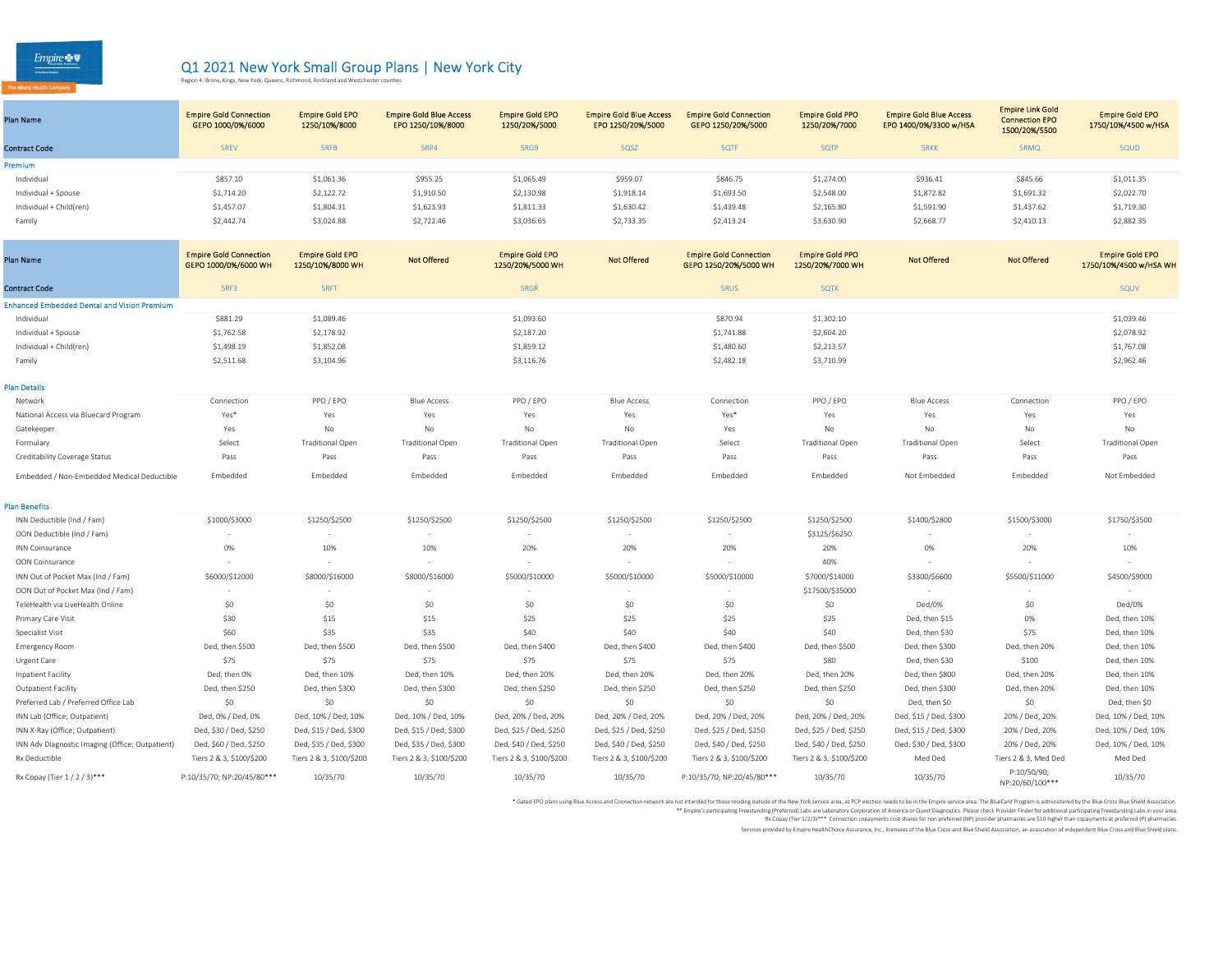$Empire \otimes \nabla$ **EXAMPLE CONTRARY** 

Rx Copay (Tier 1 / 2 / 3)\*\*\*

## Q1 2021 New York Small Group Plans | New York City<br>Region 4: Bronx, Kings, New York, Queens, Richmond, Rockland and Westchester counties

| Plan Name               | <b>Empire Gold Blue Access</b><br>EPO 1750/10%/4500 w/HSA | <b>Empire Gold PPO</b><br>1750/10%/4500 w/HSA | <b>Empire Gold EPO</b><br>2000/30%/7500 | <b>Empire Gold Blue Access</b><br>EPO 2000/30%/7500 | <b>Empire Gold Connection</b><br>EPO 2000/30%/7500 | <b>Empire Link Gold</b><br><b>Connection EPO</b><br>2000/20%/4000 w/HSA | <b>Empire Link Gold</b><br><b>Connection EPO</b><br>2500/20%/5000 | <b>Empire Link Gold</b><br><b>Connection EPO</b><br>3000/20%/6000 | <b>Empire Silver Connection</b><br>EPO 35/0%/8550 | <b>Empire Silver EPO</b><br>2000/20%/6600 w/HSA |
|-------------------------|-----------------------------------------------------------|-----------------------------------------------|-----------------------------------------|-----------------------------------------------------|----------------------------------------------------|-------------------------------------------------------------------------|-------------------------------------------------------------------|-------------------------------------------------------------------|---------------------------------------------------|-------------------------------------------------|
| <b>Contract Code</b>    | <b>5RRY</b>                                               | 5QU5                                          | 5R25                                    | <b>5R1P</b>                                         | <b>5R2D</b>                                        | <b>SRPC</b>                                                             | <b>5RMY</b>                                                       | <b>5RN6</b>                                                       | <b>5ROA</b>                                       | 5QRT                                            |
| Premium                 |                                                           |                                               |                                         |                                                     |                                                    |                                                                         |                                                                   |                                                                   |                                                   |                                                 |
| Individual              | \$910.26                                                  | \$1,226.94                                    | \$1,007.76                              | \$907.10                                            | \$825.95                                           | \$807.97                                                                | \$826.49                                                          | \$805.03                                                          | \$846.97                                          | \$913.86                                        |
| Individual + Spouse     | \$1,820.52                                                | \$2,453.88                                    | \$2,015.52                              | \$1,814.20                                          | \$1,651.90                                         | \$1,615.94                                                              | \$1,652.98                                                        | \$1,610.06                                                        | \$1,693.94                                        | \$1,827.72                                      |
| Individual + Child(ren) | \$1,547.44                                                | \$2,085.80                                    | \$1,713.19                              | \$1,542.07                                          | \$1,404.12                                         | \$1,373.55                                                              | \$1,405.03                                                        | \$1,368.55                                                        | \$1,439.85                                        | \$1,553.56                                      |
| Family                  | \$2,594.24                                                | \$3,496.78                                    | \$2,872.12                              | \$2,585.24                                          | \$2,353.96                                         | \$2,302.71                                                              | \$2,355.50                                                        | \$2,294.34                                                        | \$2,413.86                                        | \$2,604.50                                      |
|                         |                                                           |                                               |                                         |                                                     |                                                    |                                                                         |                                                                   |                                                                   |                                                   |                                                 |

| <b>Plan Name</b>                                   | <b>Empire Gold Blue Access</b><br>EPO 1750/10%/4500 w/HSA<br><b>WH</b> | <b>Empire Gold PPO</b><br>1750/10%/4500 w/HSA WH | <b>Not Offered</b>       | <b>Not Offered</b>       | <b>Empire Gold Connection</b><br>EPO 2000/30%/7500 WH | <b>Not Offered</b>       | <b>Not Offered</b>   | <b>Not Offered</b>   | <b>Not Offered</b> | <b>Not Offered</b>      |
|----------------------------------------------------|------------------------------------------------------------------------|--------------------------------------------------|--------------------------|--------------------------|-------------------------------------------------------|--------------------------|----------------------|----------------------|--------------------|-------------------------|
| <b>Contract Code</b>                               | <b>5RS6</b>                                                            | 5QVB                                             |                          |                          | 5R2M                                                  |                          |                      |                      |                    |                         |
| <b>Enhanced Embedded Dental and Vision Premium</b> |                                                                        |                                                  |                          |                          |                                                       |                          |                      |                      |                    |                         |
| Individual                                         | \$936.08                                                               | \$1,255.04                                       |                          |                          | \$850.13                                              |                          |                      |                      |                    |                         |
| Individual + Spouse                                | \$1,872.16                                                             | \$2,510.08                                       |                          |                          | \$1,700.26                                            |                          |                      |                      |                    |                         |
| Individual + Child(ren)                            | \$1,591.34                                                             | \$2,133.57                                       |                          |                          | \$1,445.22                                            |                          |                      |                      |                    |                         |
| Family                                             | \$2,667.83                                                             | \$3,576.86                                       |                          |                          | \$2,422.87                                            |                          |                      |                      |                    |                         |
| Plan Details                                       |                                                                        |                                                  |                          |                          |                                                       |                          |                      |                      |                    |                         |
| Network                                            | <b>Blue Access</b>                                                     | PPO / EPO                                        | PPO / EPO                | <b>Blue Access</b>       | Connection                                            | Connection               | Connection           | Connection           | Connection         | PPO / EPO               |
| National Access via Bluecard Program               | Yes                                                                    | Yes                                              | Yes                      | Yes                      | Yes                                                   | Yes                      | Yes                  | Yes                  | Yes                | Yes                     |
| Gatekeeper                                         | No                                                                     | No                                               | No                       | No                       | No                                                    | No                       | No                   | No                   | No                 | No                      |
| Formulary                                          | <b>Traditional Open</b>                                                | <b>Traditional Open</b>                          | <b>Traditional Open</b>  | <b>Traditional Open</b>  | Select                                                | Select                   | Select               | Select               | Select             | <b>Traditional Oper</b> |
| Creditability Coverage Status                      | Pass                                                                   | Pass                                             | Pass                     | Pass                     | Pass                                                  | Pass                     | Pass                 | Pass                 | Pass               | Pass                    |
| Embedded / Non-Embedded Medical Deductible         | Not Embedded                                                           | Not Embedded                                     | Embedded                 | Embedded                 | Embedded                                              | Not Embedded             | Embedded             | Embedded             | Embedded           | Not Embedded            |
| <b>Plan Benefits</b>                               |                                                                        |                                                  |                          |                          |                                                       |                          |                      |                      |                    |                         |
| INN Deductible (Ind / Fam)                         | \$1750/\$3500                                                          | \$1750/\$3500                                    | \$2000/\$4000            | \$2000/\$4000            | \$2000/\$4000                                         | \$2000/\$4000            | \$2500/\$5000        | \$3000/\$6000        | \$0/\$0            | \$2000/\$4000           |
| OON Deductible (Ind / Fam)                         | $\sim$                                                                 | \$4375/\$8750                                    | $\sim$                   |                          | $\sim$                                                | $\overline{\phantom{a}}$ | $\sim$               |                      |                    |                         |
| INN Coinsurance                                    | 10%                                                                    | 10%                                              | 30%                      | 30%                      | 30%                                                   | 20%                      | 20%                  | 20%                  | 0%                 | 20%                     |
| OON Coinsurance                                    |                                                                        | 40%                                              | $\sim$                   |                          | $\sim$                                                | $\sim$                   | $\sim$               |                      |                    |                         |
| INN Out of Pocket Max (Ind / Fam)                  | \$4500/\$9000                                                          | \$4500/\$9000                                    | \$7500/\$15000           | \$7500/\$15000           | \$7500/\$15000                                        | \$4000/\$8000            | \$5000/\$10000       | \$6000/\$12000       | \$8550/\$17100     | \$6600/\$13200          |
| OON Out of Pocket Max (Ind / Fam)                  | $\sim$                                                                 | \$11250/\$22500                                  | $\sim$                   | $\sim$                   |                                                       | $\sim$                   | $\sim$               |                      |                    | $\sim$                  |
| TeleHealth via LiveHealth Online                   | Ded/0%                                                                 | Ded/0%                                           | \$0                      | \$0                      | \$0                                                   | Ded/0%                   | \$0                  | \$0                  | \$0                | Ded/0%                  |
| Primary Care Visit                                 | Ded, then 10%                                                          | Ded, then 10%                                    | \$25                     | \$25                     | \$25                                                  | Ded, then 0%             | 0%                   | 0%                   | \$35               | Ded, then \$25          |
| Specialist Visit                                   | Ded, then 10%                                                          | Ded, then 10%                                    | \$55                     | \$55                     | \$55                                                  | Ded, then \$75           | \$75                 | \$75                 | \$125              | Ded, then \$50          |
| <b>Emergency Room</b>                              | Ded, then 10%                                                          | Ded, then 10%                                    | Ded, then \$500          | Ded, then \$500          | Ded, then \$500                                       | Ded, then 20%            | Ded, then 20%        | Ded, then 20%        | \$1000             | Ded, then \$500         |
| Urgent Care                                        | Ded, then 10%                                                          | Ded, then 10%                                    | \$75                     | \$75                     | \$75                                                  | Ded, then \$100          | \$100                | \$100                | \$100              | Ded, then \$75          |
| Inpatient Facility                                 | Ded, then 10%                                                          | Ded, then 10%                                    | Ded, then 30%            | Ded, then 30%            | Ded, then 30%                                         | Ded, then 20%            | Ded, then 20%        | Ded, then 20%        | \$500/day up to 4d | Ded, \$500/day till 4d  |
| <b>Outpatient Facility</b>                         | Ded, then 10%                                                          | Ded, then 10%                                    | Ded, then \$145          | Ded, then \$145          | Ded, then \$145                                       | Ded, then 20%            | Ded, then 20%        | Ded, then 20%        | \$400              | Ded, then \$250         |
| Preferred Lab / Preferred Office Lab               | Ded, then \$0                                                          | Ded, then \$0                                    | \$0                      | \$0                      | \$0                                                   | Ded, then \$0            | \$0                  | \$0                  | \$0                | Ded, then \$0           |
| INN Lab (Office; Outpatient)                       | Ded, 10% / Ded, 10%                                                    | Ded, 10% / Ded, 10%                              | Ded, 30% / Ded, 30%      | Ded, 30% / Ded, 30%      | Ded, 30% / Ded, 30%                                   | Ded, \$75 / Ded, 20%     | 20% / Ded, 20%       | 20% / Ded, 20%       | \$0/\$125          | Ded, \$25 / Ded, \$250  |
| INN X-Ray (Office; Outpatient)                     | Ded, 10% / Ded, 10%                                                    | Ded, 10% / Ded, 10%                              | Ded, \$25 / Ded, \$145   | Ded, \$25 / Ded, \$145   | Ded, \$25 / Ded, \$145                                | Ded, \$75 / Ded, 20%     | 20% / Ded, 20%       | 20% / Ded, 20%       | \$35 / 25%         | Ded, \$25 / Ded, \$250  |
| INN Adv Diagnostic Imaging (Office; Outpatient)    | Ded, 10% / Ded, 10%                                                    | Ded, 10% / Ded, 10%                              | Ded, \$55 / Ded, \$145   | Ded, \$55 / Ded, \$145   | Ded, \$55 / Ded, \$145                                | Ded, \$75 / Ded, 20%     | 20% / Ded, 20%       | 20% / Ded, 20%       | \$125 / 25%        | Ded, \$50 / Ded, \$250  |
| Rx Deductible                                      | Med Ded                                                                | Med Ded                                          | Tiers 2 & 3, \$100/\$200 | Tiers 2 & 3, \$100/\$200 | Tiers 2 & 3, \$100/\$200                              | Med Ded                  | Tiers 2 & 3, Med Ded | Tiers 2 & 3, Med Ded | Med Ded            | Med Ded                 |

10/35/70 10/35/70 10/35/70 10/35/70 P:10/35/70; NP:20/45/80\*\*\* P:10/50/90;

\* Gated EPO plans using Blue Access and Connection network are not intended or the the Wester Market area, as PCP ielction media to be in the Einpier service area. The BlueCard of Property and the finance of Predictional p

P:10/50/90; NP:20/60/100\*\*\*

NP:20/60/100\*\*\*

NP:20/60/100\*\*\*

P:10/50/90;

Rx Copay (Tier 1/2/3)\*\*\* Connection copayments cost shares for non preferred (NP) provider pharmacies are \$10 higher than copayments at preferred (P) pharmacies.

Services provided by Empire HealthChoice Assurance, Inc., licensees of the Blue Cross and Blue Shield Association, an association of independent Blue Cross and Blue Shield plans.

P:35/50/90;

P:35/50/90;<br>NP:45/60/100\*\*\* 10/35/90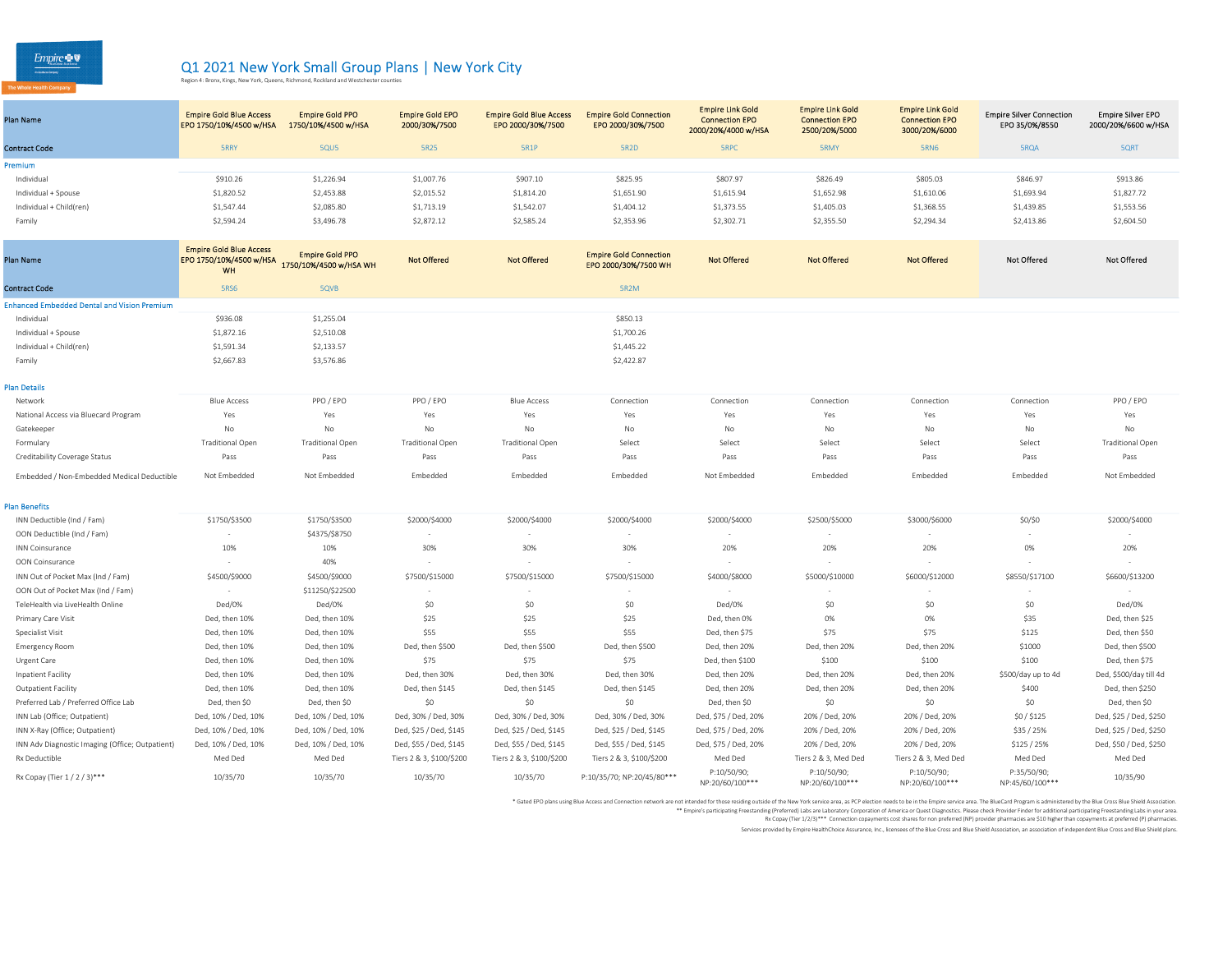$Empire \otimes \nabla$ 

## Q1 2021 New York Small Group Plans | New York City<br>Region 4: Bronx, Kings, New York, Queens, Richmond, Rockland and Westchester counties

| Plan Name               | <b>Empire Silver Blue Access</b><br>EPO 2000/20%/6600 w/HSA EPO 2000/20%/6600 w/HSA | <b>Empire Silver Connection</b> | <b>Empire Silver EPO</b><br>2000/30%/8400 | <b>Empire Silver Blue Access</b><br>EPO 2000/30%/8400 | <b>Empire Silver EPO</b><br>2500/50%/8500    | <b>Empire Silver Blue Access</b><br>EPO 2500/50%/8500 | <b>Empire Silver Connection</b><br>EPO 2500/50%/8500    | <b>Empire Silver PPO</b><br>2500/50%/8500    | <b>Empire Silver EPO</b><br>2800/30%/7000 w/HSA    | <b>Empire Silver EPO</b><br>2800/0%/7000 w/HSA    |
|-------------------------|-------------------------------------------------------------------------------------|---------------------------------|-------------------------------------------|-------------------------------------------------------|----------------------------------------------|-------------------------------------------------------|---------------------------------------------------------|----------------------------------------------|----------------------------------------------------|---------------------------------------------------|
| <b>Contract Code</b>    | <b>5QS1</b>                                                                         | <b>SRTU</b>                     | <b>5R6V</b>                               | 5R7B                                                  | 5R3K                                         | <b>5R33</b>                                           | 5R57                                                    | 5R41                                         | 5R8H                                               | <b>SRHF</b>                                       |
| Premium                 |                                                                                     |                                 |                                           |                                                       |                                              |                                                       |                                                         |                                              |                                                    |                                                   |
| Individual              | \$822.57                                                                            | \$749.91                        | \$920.61                                  | \$828.67                                              | \$916.36                                     | \$824.75                                              | \$751.54                                                | \$1,114.73                                   | \$875.29                                           | \$906.45                                          |
| Individual + Spouse     | \$1,645.14                                                                          | \$1,499.82                      | \$1,841.22                                | \$1,657.34                                            | \$1,832.72                                   | \$1,649.50                                            | \$1,503.08                                              | \$2,229.46                                   | \$1,750.58                                         | \$1,812.90                                        |
| Individual + Child(ren) | \$1,398.37                                                                          | \$1,274.85                      | \$1,565.04                                | \$1,408.74                                            | \$1,557.81                                   | \$1,402.08                                            | \$1,277.62                                              | \$1,895.04                                   | \$1,487.99                                         | \$1,540.97                                        |
| Family                  | \$2,344.32                                                                          | \$2,137.24                      | \$2,623.74                                | \$2,361.71                                            | \$2,611.63                                   | \$2,350.54                                            | \$2,141.89                                              | \$3,176.98                                   | \$2,494.58                                         | \$2,583.38                                        |
|                         |                                                                                     |                                 |                                           |                                                       |                                              |                                                       |                                                         |                                              |                                                    |                                                   |
| Plan Name               | <b>Empire Silver Blue Access</b><br>EPO 2000/20%/6600 w/HSA<br>WH                   | <b>Not Offered</b>              | <b>Not Offered</b>                        | <b>Not Offered</b>                                    | <b>Empire Silver EPO</b><br>2500/50%/8500 WH | Not Offered                                           | <b>Empire Silver Connection</b><br>EPO 2500/50%/8500 WH | <b>Empire Silver PPO</b><br>2500/50%/8500 WH | <b>Empire Silver EPO</b><br>2800/30%/7000 w/HSA WH | <b>Empire Silver EPO</b><br>2800/0%/7000 w/HSA WH |
| <b>Contract Code</b>    | 5QSH                                                                                |                                 |                                           |                                                       | 5R49                                         |                                                       | 5R4Z                                                    | <b>5R4R</b>                                  | <b>5R8Z</b>                                        | 5RK3                                              |

| <b>Contract Code</b>                               | 5QSH       | 5R49       | <b>5R4Z</b> | <b>5R4R</b> | <b>SR8Z</b> | 5RK3       |
|----------------------------------------------------|------------|------------|-------------|-------------|-------------|------------|
| <b>Enhanced Embedded Dental and Vision Premium</b> |            |            |             |             |             |            |
| Individual                                         | \$848.39   | \$944.47   | \$775.84    | \$1,142.84  | \$903.51    | \$934.55   |
| Individual + Spouse                                | \$1,696.78 | \$1,888.94 | \$1,551.68  | \$2,285.68  | \$1,807.02  | \$1,869.10 |
| Individual + Child(ren)                            | \$1,442.26 | \$1,605.60 | \$1,318.93  | \$1,942.83  | \$1,535.97  | \$1,588.74 |
| Family                                             | \$2,417.91 | \$2,691.74 | \$2,211.14  | \$3,257.09  | \$2,575.00  | \$2,663.47 |
|                                                    |            |            |             |             |             |            |
| <b>Plan Details</b>                                |            |            |             |             |             |            |

| Network                                    | <b>Blue Access</b>      | Connection   | PPO / EPO               | <b>Blue Access</b> | PPO / EPO               | <b>Blue Access</b>      | Connection | PPO / EPO               | PPO / EPO               | PPO / EPO               |
|--------------------------------------------|-------------------------|--------------|-------------------------|--------------------|-------------------------|-------------------------|------------|-------------------------|-------------------------|-------------------------|
| National Access via Bluecard Program       | Yes                     | Yes          | Yes                     | Yes                | Yes                     | Yes                     | Yes        | Yes                     | Yes                     | Yes                     |
| Gatekeeper                                 | No                      | No           | No                      | No                 |                         | Nc                      | No         |                         | No                      | No                      |
| Formulary                                  | <b>Traditional Open</b> | Select       | <b>Traditional Open</b> | Fraditional Open   | <b>Traditional Open</b> | <b>Traditional Open</b> | Select     | <b>Traditional Open</b> | <b>Traditional Open</b> | <b>Traditional Open</b> |
| Creditability Coverage Status              | Pass                    | Pass         | Pass                    | Pass               | Pass                    | Pass                    | Pass       | Pass                    | Pass                    | Pass                    |
| Embedded / Non-Embedded Medical Deductible | Not Embedded            | Not Embedded | Embedded                | Embedded           | Embedded                | Embedded                | Embedded   | Embedded                | Embedded                | Embedded                |

| <b>Plan Benefits</b>                            |                        |                                |                          |                          |                          |                          |                                |                          |                     |                        |
|-------------------------------------------------|------------------------|--------------------------------|--------------------------|--------------------------|--------------------------|--------------------------|--------------------------------|--------------------------|---------------------|------------------------|
| INN Deductible (Ind / Fam)                      | \$2000/\$4000          | \$2000/\$4000                  | \$2000/\$4000            | \$2000/\$4000            | \$2500/\$5000            | \$2500/\$5000            | \$2500/\$5000                  | \$2500/\$5000            | \$2800/\$5600       | \$2800/\$5600          |
| OON Deductible (Ind / Fam)                      | $\sim$                 |                                |                          |                          |                          | $\sim$                   |                                | \$6250/\$12500           |                     |                        |
| <b>INN Coinsurance</b>                          | 20%                    | 20%                            | 30%                      | 30%                      | 50%                      | 50%                      | 50%                            | 50%                      | 30%                 | 0%                     |
| OON Coinsurance                                 | $\sim$                 |                                | $\sim$                   |                          |                          | $\sim$                   |                                | 50%                      |                     |                        |
| INN Out of Pocket Max (Ind / Fam)               | \$6600/\$13200         | \$6600/\$13200                 | \$8400/\$16800           | \$8400/\$16800           | \$8500/\$17000           | \$8500/\$17000           | \$8500/\$17000                 | \$8500/\$17000           | \$7000/\$14000      | \$7000/\$14000         |
| OON Out of Pocket Max (Ind / Fam)               | $\sim$                 |                                |                          |                          |                          | $\sim$                   |                                | \$21250/\$42500          |                     |                        |
| TeleHealth via LiveHealth Online                | Ded/0%                 | Ded/0%                         | \$0                      | \$0                      | \$0                      | \$0                      | \$0                            | \$0                      | Ded/0%              | Ded/0%                 |
| Primary Care Visit                              | Ded, then \$25         | Ded, then \$25                 | \$35/3vis; Ded; 30%      | \$35/3vis; Ded; 30%      | \$40                     | \$40                     | \$40                           | \$40                     | Ded, then 30%       | Ded, then \$30         |
| Specialist Visit                                | Ded. then \$50         | Ded, then \$50                 | \$35/3vis; Ded; 30%      | \$35/3vis; Ded; 30%      | \$70                     | \$70                     | \$70                           | \$70                     | Ded, then 30%       | Ded, then \$60         |
| <b>Emergency Room</b>                           | Ded, then \$500        | Ded, then \$500                | Ded, then \$1000         | Ded, then \$1000         | Ded, then \$500          | Ded, then \$500          | Ded, then \$500                | Ded, then \$500          | Ded, then 30%       | Ded, then \$300        |
| Urgent Care                                     | Ded, then \$75         | Ded, then \$75                 | Ded, then \$75           | Ded, then \$75           | \$75                     | \$75                     | S75                            | \$75                     | Ded, then 30%       | Ded, then \$50         |
| Inpatient Facility                              | Ded, \$500/day till 4d | Ded, \$500/day till 4d         | Ded, then 30%            | Ded, then 30%            | Ded, then 50%            | Ded, then 50%            | Ded. then 50%                  | Ded, then 50%            | Ded, then 30%       | Ded, then 1000         |
| <b>Outpatient Facility</b>                      | Ded, then \$250        | Ded, then \$250                | Ded, then 30%            | Ded, then 30%            | Ded, then \$350          | Ded, then \$350          | Ded, then \$350                | Ded, then \$350          | Ded, then 30%       | Ded, then \$200        |
| Preferred Lab / Preferred Office Lab            | Ded, then \$0          | Ded, then \$0                  | \$0                      | \$0                      | \$0                      | \$0                      | SO                             | SO                       | Ded, then \$0       | Ded, then \$0          |
| INN Lab (Office: Outpatient)                    | Ded, \$25 / Ded, \$250 | Ded, \$25 / Ded, \$250         | Ded, 30% / Ded, 30%      | Ded, 30% / Ded, 30%      | Ded, 50% / Ded, 50%      | Ded, 50% / Ded, 50%      | Ded, 50% / Ded, 50%            | Ded, 50% / Ded, 50%      | Ded, 30% / Ded, 30% | Ded, \$30 / Ded, \$200 |
| INN X-Ray (Office; Outpatient)                  | Ded, \$25 / Ded, \$250 | Ded, \$25 / Ded, \$250         | Ded, 30% / Ded, 30%      | Ded, 30% / Ded, 30%      | Ded, \$40 / Ded, \$350   | Ded, \$40 / Ded, \$350   | Ded, \$40 / Ded, \$350         | Ded, \$40 / Ded, \$350   | Ded, 30% / Ded, 30% | Ded, \$30 / Ded, \$200 |
| INN Adv Diagnostic Imaging (Office; Outpatient) | Ded, \$50 / Ded, \$250 | Ded, \$50 / Ded, \$250         | Ded, 30% / Ded, 30%      | Ded, 30% / Ded, 30%      | Ded, \$70 / Ded, \$350   | Ded, \$70 / Ded, \$350   | Ded, \$70 / Ded, \$350         | Ded, \$70 / Ded, \$350   | Ded, 30% / Ded, 30% | Ded, \$60 / Ded, \$200 |
| Rx Deductible                                   | Med Ded                | Med Ded                        | Tiers 2 & 3, \$100/\$200 | Tiers 2 & 3, \$100/\$200 | Tiers 2 & 3, \$100/\$200 | Tiers 2 & 3, \$100/\$200 | Tiers 2 & 3, \$100/\$200       | Tiers 2 & 3, \$100/\$200 | Med Ded             | Med Ded                |
| Rx Copay (Tier 1 / 2 / 3)***                    | 10/35/90               | P:10/35/90;<br>NP:20/45/100*** | 10/50/90                 | 10/50/90                 | 10/35/90                 | 10/35/90                 | P:10/35/90;<br>NP:20/45/100*** | 10/35/90                 | 10/35/90            | 10/35/90               |

\* Gated EPO plans using Blue Access and Connection network are not intended or the the Wester Market area, as PCP ielction media to be in the Einpier service area. The BlueCard of Property and the finance of Predictional p

Rx Copay (Tier 1/2/3)\*\*\* Connection copayments cost shares for non preferred (NP) provider pharmacies are \$10 higher than copayments at preferred (P) pharmacies.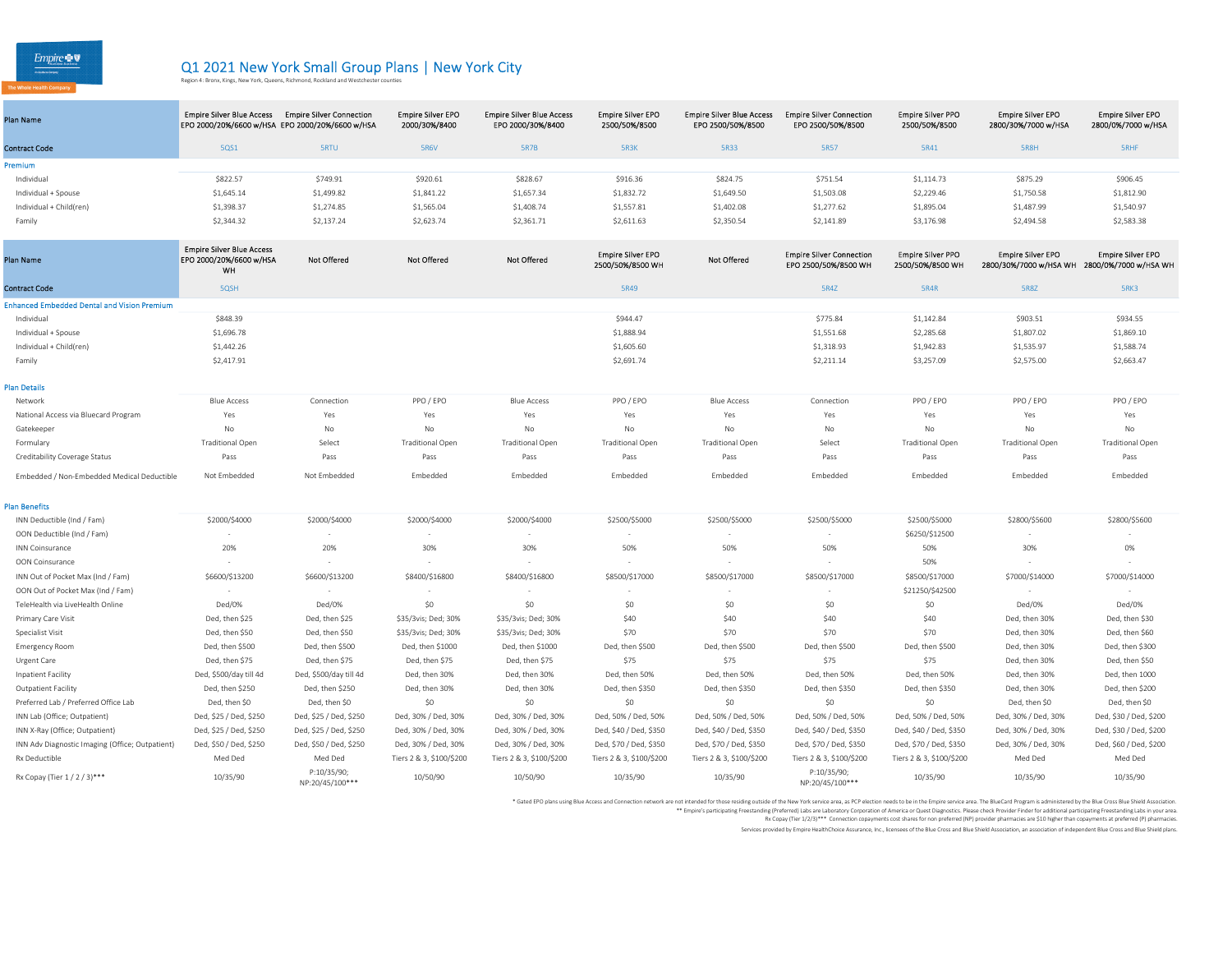$Empire \blacktriangleright \blacktriangledown$ 

## Q1 2021 New York Small Group Plans | New York City<br>Region 4: Bronx, Kings, New York, Queens, Richmond, Rockland and Westchester counties

| Plan Name                                          | Empire Silver Blue Access Empire Silver Blue Access | EPO 2800/0%/7000 w/HSA EPO 2800/30%/7000 w/HSA | <b>Empire Silver PPO</b><br>2800/0%/7000 w/HSA | <b>Empire Silver PPO</b><br>2800/0%/7000 w/HSA 80th<br>Percentile Fair Health | <b>Empire Silver Blue Access</b><br>EPO 3000/45%/8550 | <b>Empire Silver Connection</b><br>EPO 3000/45%/8550 | <b>Empire Link Silver</b><br><b>Connection EPO</b><br>3000/20%/6500 w/HSA    | <b>Empire Silver EPO</b><br>3250/40%/8550 | <b>Empire Silver Blue Access</b><br>GEPO 4000/50%/8500 | <b>Empire Link Silver</b><br><b>Connection EPO</b><br>4000/30%/8400    |
|----------------------------------------------------|-----------------------------------------------------|------------------------------------------------|------------------------------------------------|-------------------------------------------------------------------------------|-------------------------------------------------------|------------------------------------------------------|------------------------------------------------------------------------------|-------------------------------------------|--------------------------------------------------------|------------------------------------------------------------------------|
| <b>Contract Code</b>                               | <b>SRHP</b>                                         | <b>SRTL</b>                                    | <b>5RH7</b>                                    | 5T1W                                                                          | 5QW1                                                  | 5RQJ                                                 | <b>SRPL</b>                                                                  | 5QWH                                      | 5R17                                                   | <b>SRNE</b>                                                            |
| Premium                                            |                                                     |                                                |                                                |                                                                               |                                                       |                                                      |                                                                              |                                           |                                                        |                                                                        |
| Individual                                         | \$815.92                                            | \$787.93                                       | \$1,104.38                                     | \$1,276.61                                                                    | \$824.20                                              | \$751.00                                             | \$727.69                                                                     | \$915.49                                  | \$793.37                                               | \$720.28                                                               |
| Individual + Spouse                                | \$1,631.84                                          | \$1,575.86                                     | \$2,208.76                                     | \$2,553.22                                                                    | \$1,648.40                                            | \$1,502.00                                           | \$1,455.38                                                                   | \$1,830.98                                | \$1,586.74                                             | \$1,440.56                                                             |
| Individual + Child(ren)                            | \$1,387.06                                          | \$1,339.48                                     | \$1,877.45                                     | \$2,170.24                                                                    | \$1,401.14                                            | \$1,276.70                                           | \$1,237.07                                                                   | \$1,556.33                                | \$1,348.73                                             | \$1,224.48                                                             |
| Family                                             | \$2,325.37                                          | \$2,245.60                                     | \$3,147.48                                     | \$3,638.34                                                                    | \$2,348.97                                            | \$2,140.35                                           | \$2,073.92                                                                   | \$2,609.15                                | \$2,261.10                                             | \$2,052.80                                                             |
| <b>Plan Name</b>                                   | <b>Not Offered</b>                                  | <b>Not Offered</b>                             | <b>Not Offered</b>                             | <b>Not Offered</b>                                                            | <b>Not Offered</b>                                    | <b>Not Offered</b>                                   | <b>Empire Link Silver</b><br><b>Connection EPO</b><br>3000/20%/6500 w/HSA WH | <b>Not Offered</b>                        | <b>Not Offered</b>                                     | <b>Empire Link Silver</b><br><b>Connection EPO</b><br>4000/30%/8400 WH |
| <b>Contract Code</b>                               |                                                     |                                                |                                                |                                                                               |                                                       |                                                      | 5SEL                                                                         |                                           |                                                        | 5SEU                                                                   |
| <b>Enhanced Embedded Dental and Vision Premium</b> |                                                     |                                                |                                                |                                                                               |                                                       |                                                      |                                                                              |                                           |                                                        |                                                                        |
| Individual                                         |                                                     |                                                |                                                |                                                                               |                                                       |                                                      | \$751.98                                                                     |                                           |                                                        | \$744.57                                                               |
| Individual + Spouse                                |                                                     |                                                |                                                |                                                                               |                                                       |                                                      | \$1,503.96                                                                   |                                           |                                                        | \$1,489.14                                                             |
| Individual + Child(ren)                            |                                                     |                                                |                                                |                                                                               |                                                       |                                                      | \$1,278.37                                                                   |                                           |                                                        | \$1,265.77                                                             |
| Family                                             |                                                     |                                                |                                                |                                                                               |                                                       |                                                      | \$2,143.14                                                                   |                                           |                                                        | \$2,122.02                                                             |
| Plan Details                                       |                                                     |                                                |                                                |                                                                               |                                                       |                                                      |                                                                              |                                           |                                                        |                                                                        |
| Network                                            | <b>Blue Access</b>                                  | <b>Blue Access</b>                             | PPO / EPO                                      | PPO / EPO                                                                     | <b>Blue Access</b>                                    | Connection                                           | Connection                                                                   | PPO / EPO                                 | <b>Blue Access</b>                                     | Connection                                                             |
| National Access via Bluecard Program               | Yes                                                 | Yes                                            | Yes                                            | Yes                                                                           | Yes                                                   | Yes                                                  | Yes                                                                          | Yes                                       | Yes*                                                   | Yes                                                                    |
| Gatekeeper                                         | No                                                  | No                                             | <b>No</b>                                      | No                                                                            | No                                                    | No                                                   | No                                                                           | No                                        | Yes                                                    | No                                                                     |
| Formulary                                          | <b>Traditional Open</b>                             | <b>Traditional Open</b>                        | <b>Traditional Open</b>                        | Select                                                                        | <b>Traditional Open</b>                               | Select                                               | Select                                                                       | <b>Traditional Open</b>                   | <b>Traditional Open</b>                                | Select                                                                 |
| Creditability Coverage Status                      | Pass                                                | Pass                                           | Pass                                           | Pass                                                                          | Pass                                                  | Pass                                                 | Pass                                                                         | Pass                                      | Pass                                                   | Pass                                                                   |
| Embedded / Non-Embedded Medical Deductible         | Embedded                                            | Embedded                                       | Embedded                                       | Embedded                                                                      | Embedded                                              | Embedded                                             | Embedded                                                                     | Embedded                                  | Embedded                                               | Embedded                                                               |
| <b>Plan Benefits</b>                               |                                                     |                                                |                                                |                                                                               |                                                       |                                                      |                                                                              |                                           |                                                        |                                                                        |
| INN Deductible (Ind / Fam)                         | \$2800/\$5600                                       | \$2800/\$5600                                  | \$2800/\$5600                                  | \$2800/\$5600                                                                 | \$3000/\$6000                                         | \$3000/\$6000                                        | \$3000/\$6000                                                                | \$3250/\$6500                             | \$4000/\$8000                                          | \$4000/\$8000                                                          |
| OON Deductible (Ind / Fam)                         |                                                     |                                                | \$7000/\$14000                                 | \$7000/\$14000                                                                |                                                       |                                                      |                                                                              |                                           |                                                        |                                                                        |
| <b>INN Coinsurance</b>                             | 0%                                                  | 30%                                            | 0%                                             | 0%                                                                            | 45%                                                   | 45%                                                  | 20%                                                                          | 40%                                       | 50%                                                    | 30%                                                                    |
| OON Coinsurance                                    |                                                     |                                                | 30%                                            | 30%                                                                           |                                                       |                                                      |                                                                              |                                           |                                                        |                                                                        |
| INN Out of Pocket Max (Ind / Fam)                  | \$7000/\$14000                                      | \$7000/\$14000                                 | \$7000/\$14000                                 | \$7000/\$14000                                                                | \$8550/\$17100                                        | \$8550/\$17100                                       | \$6500/\$13000                                                               | \$8550/\$17100                            | \$8500/\$17000                                         | \$8400/\$16800                                                         |
| OON Out of Pocket Max (Ind / Fam)                  |                                                     |                                                | \$17500/\$35000                                | \$17500/\$35000                                                               |                                                       |                                                      |                                                                              |                                           |                                                        |                                                                        |
| TeleHealth via LiveHealth Online                   | Ded/0%                                              | Ded/0%                                         | Ded/0%                                         | Ded/0%                                                                        | \$0                                                   | \$0                                                  | Ded/0%                                                                       | \$0                                       | \$0                                                    | \$0                                                                    |
| Primary Care Visit                                 | Ded, then \$30                                      | Ded, then 30%                                  | Ded, then \$30                                 | Ded, then \$30                                                                | \$25                                                  | \$25                                                 | Ded, then 0%                                                                 | \$25                                      | \$25                                                   | 0%                                                                     |
| Specialist Visit                                   | Ded, then \$60                                      | Ded, then 30%                                  | Ded, then \$60                                 | Ded, then \$60                                                                | \$75                                                  | \$75                                                 | Ded, then \$75                                                               | \$75                                      | \$50                                                   | \$75                                                                   |
| <b>Emergency Room</b>                              | Ded, then \$300                                     | Ded, then 30%                                  | Ded, then \$300                                | Ded, then \$300                                                               | Ded, then \$550                                       | Ded, then \$550                                      | Ded, then 20%                                                                | Ded, then \$550                           | Ded, then \$500                                        | Ded, then 30%                                                          |
| Urgent Care                                        | Ded, then \$50                                      | Ded, then 30%                                  | Ded, then \$50                                 | Ded, then \$50                                                                | \$80                                                  | \$80                                                 | Ded, then \$100                                                              | \$80                                      | \$80                                                   | \$100                                                                  |
| Inpatient Facility                                 | Ded, then 1000                                      | Ded, then 30%                                  | Ded, then 1000                                 | Ded, then 1000                                                                | Ded, then 45%                                         | Ded, then 45%                                        | Ded, then 20%                                                                | Ded, then 40%                             | Ded, then 50%                                          | Ded, then 30%                                                          |
| <b>Outpatient Facility</b>                         | Ded, then \$200                                     | Ded, then 30%                                  | Ded, then \$200                                | Ded, then \$200                                                               | Ded, then \$250                                       | Ded, then \$250                                      | Ded, then 20%                                                                | Ded, then \$250                           | Ded, then \$250                                        | Ded, then 30%                                                          |
| Preferred Lab / Preferred Office Lab               | Ded, then \$0                                       | Ded, then \$0                                  | Ded, then \$0                                  | Ded, then \$0                                                                 | \$0                                                   | \$0                                                  | Ded, then \$0                                                                | \$0                                       | \$0                                                    | \$0                                                                    |
| INN Lab (Office; Outpatient)                       | Ded, \$30 / Ded, \$200                              | Ded, 30% / Ded, 30%                            | Ded, \$30 / Ded, \$200                         | Ded, \$30 / Ded, \$200                                                        | Ded, 45% / Ded, 45%                                   | Ded, 45% / Ded, 45%                                  | Ded, \$75 / Ded, 20%                                                         | Ded, 40% / Ded, 40%                       | Ded, 50% / Ded, 50%                                    | 30% / Ded, 30%                                                         |
| INN X-Ray (Office; Outpatient)                     | Ded, \$30 / Ded, \$200                              | Ded, 30% / Ded, 30%                            | Ded, \$30 / Ded, \$200                         | Ded, \$30 / Ded, \$200                                                        | Ded, \$25 / Ded, \$250                                | Ded, \$25 / Ded, \$250                               | Ded, \$75 / Ded, 20%                                                         | Ded, \$25 / Ded, \$250                    | Ded, \$25 / Ded, \$250                                 | 30% / Ded, 30%                                                         |
| INN Adv Diagnostic Imaging (Office; Outpatient)    | Ded, \$60 / Ded, \$200                              | Ded, 30% / Ded, 30%                            | Ded, \$60 / Ded, \$200                         | Ded, \$60 / Ded, \$200                                                        | Ded, \$75 / Ded, \$250                                | Ded, \$75 / Ded, \$250                               | Ded, \$75 / Ded, 20%                                                         | Ded, \$75 / Ded, \$250                    | Ded, \$50 / Ded, \$250                                 | 30% / Ded, 30%                                                         |
| Rx Deductible                                      | Med Ded                                             | Med Ded                                        | Med Ded                                        | Med Ded                                                                       | Tiers 2 & 3, \$100/\$200                              | Tiers 2 & 3, \$100/\$200                             | Med Ded                                                                      | Tiers 2 & 3, \$100/\$200                  | Tiers 2 & 3, \$100/\$200                               | Tiers 2 & 3, Med Ded                                                   |
| Rx Copay (Tier 1 / 2 / 3)***                       | 10/35/90                                            | 10/35/90                                       | 10/35/90                                       | 10/35/90                                                                      | 10/35/90                                              | P:10/35/90;<br>NP:20/45/100***                       | P:10/50/90;<br>NP:20/60/100***                                               | 10/35/90                                  | 10/35/90                                               | P:10/50/90;<br>NP:20/60/100***                                         |

\* Gated EPO plans using Blue Access and Connection network are not intended or the the Wester Market area, as PCP ielction media to be in the Einpier service area. The BlueCard of Property and the finance of Predictional p

Rx Copay (Tier 1/2/3)\*\*\* Connection copayments cost shares for non preferred (NP) provider pharmacies are \$10 higher than copayments at preferred (P) pharmacies.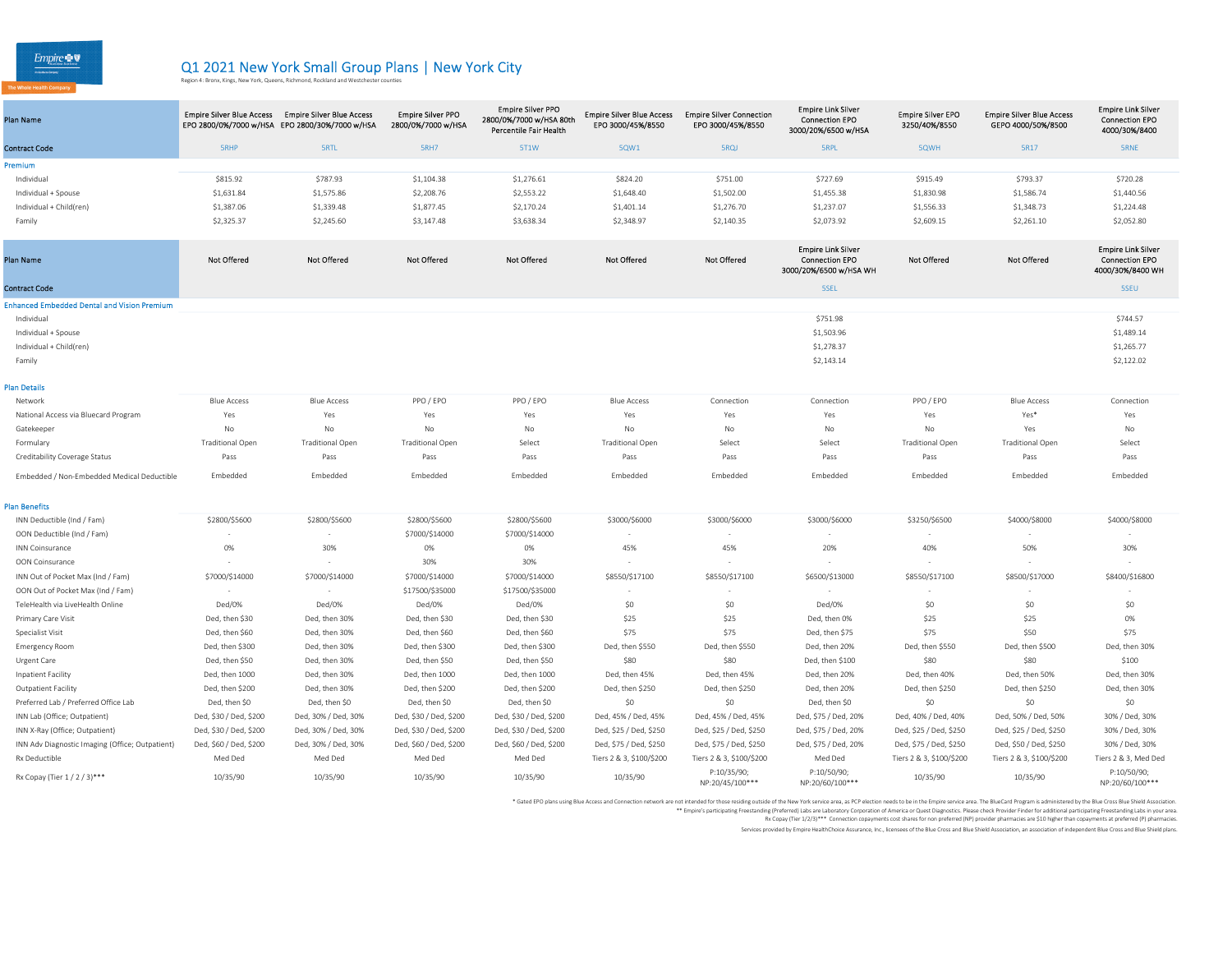$Empire \otimes \nabla$ 

## Q1 2021 New York Small Group Plans | New York City<br>Region 4: Bronx, Kings, New York, Queens, Richmond, Rockland and Westchester counties

| Plan Name                                          | <b>Empire Link Silver</b><br><b>Connection EPO</b><br>4000/20%/7000 w/HSA | <b>Empire Link Silver</b><br><b>Connection EPO</b><br>7000/30%/8400 | <b>Empire Link Bronze</b><br><b>Connection EPO</b><br>6250/30%/7000 w/HSA    | <b>Empire Bronze EPO</b><br>6600/35%/7000 w/HSA    |                         | Empire Bronze Blue Access Empire Bronze Connection Empire Bronze Blue Access Empire Bronze Connection<br>EPO 6600/35%/7000 w/HSA EPO 6600/35%/7000 w/HSA EPO 7000/0%/7000 w/HSA EPO 7000/0%/7000 w/HSA |                         |                                                                        | <b>Empire Bronze Connection</b><br>GEPO 7000/0%/7000<br>w/HSA | <b>Empire Bronze Blue Access</b><br>EPO 8500/0%/8500 |
|----------------------------------------------------|---------------------------------------------------------------------------|---------------------------------------------------------------------|------------------------------------------------------------------------------|----------------------------------------------------|-------------------------|--------------------------------------------------------------------------------------------------------------------------------------------------------------------------------------------------------|-------------------------|------------------------------------------------------------------------|---------------------------------------------------------------|------------------------------------------------------|
| <b>Contract Code</b>                               | <b>SRPU</b>                                                               | <b>5RNN</b>                                                         | 5RQ2                                                                         | 5R9F                                               | 5R9X                    | 5QVK                                                                                                                                                                                                   | <b>5R7T</b>             | 5RU2                                                                   | <b>SRUJ</b>                                                   | 5R5F                                                 |
| remium                                             |                                                                           |                                                                     |                                                                              |                                                    |                         |                                                                                                                                                                                                        |                         |                                                                        |                                                               |                                                      |
| Individual                                         | \$698.82                                                                  | \$698.27                                                            | \$645.55                                                                     | \$785.31                                           | \$706.88                | \$645.66                                                                                                                                                                                               | \$703.39                | \$642.39                                                               | \$623.11                                                      | \$668.43                                             |
| Individual + Spouse                                | \$1,397.64                                                                | \$1,396.54                                                          | \$1,291.10                                                                   | \$1,570.62                                         | \$1,413.76              | \$1,291.32                                                                                                                                                                                             | \$1,406.78              | \$1,284.78                                                             | \$1,246.22                                                    | \$1,336.86                                           |
| Individual + Child(ren)                            | \$1,187.99                                                                | \$1,187.06                                                          | \$1,097.44                                                                   | \$1,335.03                                         | \$1,201.70              | \$1,097.62                                                                                                                                                                                             | \$1,195.76              | \$1,092.06                                                             | \$1,059.29                                                    | \$1,136.33                                           |
| Family                                             | \$1,991.64                                                                | \$1,990.07                                                          | \$1,839.82                                                                   | \$2,238.13                                         | \$2,014.61              | \$1,840.13                                                                                                                                                                                             | \$2,004.66              | \$1,830.81                                                             | \$1,775.86                                                    | \$1,905.03                                           |
| Plan Name                                          | <b>Not Offered</b>                                                        | Not Offered                                                         | <b>Empire Link Bronze</b><br><b>Connection EPO</b><br>6250/30%/7000 w/HSA WH | <b>Empire Bronze EPO</b><br>6600/35%/7000 w/HSA WH | <b>Not Offered</b>      | <b>Empire Bronze Connection</b><br>EPO 6600/35%/7000 w/HSA<br>WH                                                                                                                                       | <b>Not Offered</b>      | <b>Empire Bronze Connection</b><br>EPO 7000/0%/7000 w/HSA<br><b>WH</b> | <b>Not Offered</b>                                            | <b>Not Offered</b>                                   |
| <b>Contract Code</b>                               |                                                                           |                                                                     | 5SF <sub>2</sub>                                                             | 5RAD                                               |                         | 5QVT                                                                                                                                                                                                   |                         | 5RUA                                                                   |                                                               |                                                      |
| <b>Enhanced Embedded Dental and Vision Premium</b> |                                                                           |                                                                     |                                                                              |                                                    |                         |                                                                                                                                                                                                        |                         |                                                                        |                                                               |                                                      |
| Individual                                         |                                                                           |                                                                     | \$670.06                                                                     | \$813.85                                           |                         | \$670.17                                                                                                                                                                                               |                         | \$666.68                                                               |                                                               |                                                      |
| Individual + Spouse                                |                                                                           |                                                                     | \$1,340.12                                                                   | \$1,627.70                                         |                         | \$1,340.34                                                                                                                                                                                             |                         | \$1,333.36                                                             |                                                               |                                                      |
| Individual + Child(ren)                            |                                                                           |                                                                     | \$1,139.10                                                                   | \$1,383.55                                         |                         | \$1,139.29                                                                                                                                                                                             |                         | \$1,133.36                                                             |                                                               |                                                      |
| Family                                             |                                                                           |                                                                     | \$1,909.67                                                                   | \$2,319.47                                         |                         | \$1,909.98                                                                                                                                                                                             |                         | \$1,900.04                                                             |                                                               |                                                      |
| <b>lan Details</b>                                 |                                                                           |                                                                     |                                                                              |                                                    |                         |                                                                                                                                                                                                        |                         |                                                                        |                                                               |                                                      |
| Network                                            | Connection                                                                | Connection                                                          | Connection                                                                   | PPO / EPO                                          | <b>Blue Access</b>      | Connection                                                                                                                                                                                             | <b>Blue Access</b>      | Connection                                                             | Connection                                                    | <b>Blue Access</b>                                   |
| National Access via Bluecard Program               | Yes                                                                       | Yes                                                                 | Yes                                                                          | Yes                                                | Yes                     | Yes                                                                                                                                                                                                    | Yes                     | Yes                                                                    | Yes*                                                          | Yes                                                  |
| Gatekeeper                                         | No                                                                        | No                                                                  | No                                                                           | No                                                 | No                      | No                                                                                                                                                                                                     | No                      | No                                                                     | Yes                                                           | No                                                   |
| Formulary                                          | Select                                                                    | Select                                                              | Select                                                                       | <b>Traditional Open</b>                            | <b>Traditional Open</b> | Select                                                                                                                                                                                                 | <b>Traditional Open</b> | Select                                                                 | Select                                                        | <b>Traditional Open</b>                              |
| Creditability Coverage Status                      | Pass                                                                      | Fail                                                                | Fail                                                                         | Fail                                               | Fail                    | Fail                                                                                                                                                                                                   | Fail                    | Fail                                                                   | Fail                                                          | Fail                                                 |
| Embedded / Non-Embedded Medical Deductible         | Embedded                                                                  | Embedded                                                            | Embedded                                                                     | Embedded                                           | Embedded                | Embedded                                                                                                                                                                                               | Embedded                | Embedded                                                               | Embedded                                                      | Embedded                                             |
| lan Benefits                                       |                                                                           |                                                                     |                                                                              |                                                    |                         |                                                                                                                                                                                                        |                         |                                                                        |                                                               |                                                      |
| INN Deductible (Ind / Fam)                         | \$4000/\$8000                                                             | \$7000/\$14000                                                      | \$6250/\$12500                                                               | \$6600/\$13200                                     | \$6600/\$13200          | \$6600/\$13200                                                                                                                                                                                         | \$7000/\$14000          | \$7000/\$14000                                                         | \$7000/\$14000                                                | \$8500/\$17000                                       |
| OON Deductible (Ind / Fam)                         |                                                                           |                                                                     |                                                                              |                                                    |                         |                                                                                                                                                                                                        |                         |                                                                        |                                                               |                                                      |
| <b>INN Coinsurance</b>                             | 20%                                                                       | 30%                                                                 | 30%                                                                          | 35%                                                | 35%                     | 35%                                                                                                                                                                                                    | 0%                      | 0%                                                                     | 0%                                                            | 0%                                                   |
| OON Coinsurance                                    |                                                                           |                                                                     |                                                                              |                                                    |                         |                                                                                                                                                                                                        |                         |                                                                        |                                                               |                                                      |
| INN Out of Pocket Max (Ind / Fam)                  | \$7000/\$14000                                                            | \$8400/\$16800                                                      | \$7000/\$14000                                                               | \$7000/\$14000                                     | \$7000/\$14000          | \$7000/\$14000                                                                                                                                                                                         | \$7000/\$14000          | \$7000/\$14000                                                         | \$7000/\$14000                                                | \$8500/\$17000                                       |
| OON Out of Pocket Max (Ind / Fam)                  |                                                                           |                                                                     |                                                                              |                                                    |                         |                                                                                                                                                                                                        |                         | $\sim$                                                                 |                                                               |                                                      |
| TeleHealth via LiveHealth Online                   | Ded/0%                                                                    | \$0                                                                 | Ded/0%                                                                       | Ded/0%                                             | Ded/0%                  | Ded/0%                                                                                                                                                                                                 | Ded/0%                  | Ded/0%                                                                 | Ded/0%                                                        | Ded/0%                                               |
| Primary Care Visit                                 | Ded, then 0%                                                              | 0%                                                                  | Ded, then 0%                                                                 | Ded, then 35%                                      | Ded, then 35%           | Ded, then 35%                                                                                                                                                                                          | Ded, then 0%            | Ded, then 0%                                                           | Ded, then 0%                                                  | Ded, then 0%                                         |
| Specialist Visit                                   | Ded, then \$75                                                            | \$75                                                                | Ded, then \$75                                                               | Ded, then 35%                                      | Ded, then 35%           | Ded, then 35%                                                                                                                                                                                          | Ded, then 0%            | Ded, then 0%                                                           | Ded, then 0%                                                  | Ded, then 0%                                         |
| <b>Emergency Room</b>                              | Ded, then 20%                                                             | Ded, then 30%                                                       | Ded, then 30%                                                                | Ded, then 50%                                      | Ded, then 50%           | Ded, then 50%                                                                                                                                                                                          | Ded, then 0%            | Ded, then 0%                                                           | Ded, then 0%                                                  | Ded, then 0%                                         |
| Urgent Care                                        | Ded, then \$100                                                           | \$100                                                               | Ded, then \$100                                                              | Ded, then 35%                                      | Ded, then 35%           | Ded, then 35%                                                                                                                                                                                          | Ded, then 0%            | Ded, then 0%                                                           | Ded, then 0%                                                  | Ded, then 0%                                         |
| Inpatient Facility                                 | Ded, then 20%                                                             | Ded, then 30%                                                       | Ded, then 30%                                                                | Ded, then 35%                                      | Ded, then 35%           | Ded, then 35%                                                                                                                                                                                          | Ded, then 0%            | Ded, then 0%                                                           | Ded, then 0%                                                  | Ded, then 0%                                         |
| <b>Outpatient Facility</b>                         | Ded, then 20%                                                             | Ded, then 30%                                                       | Ded, then 30%                                                                | Ded, then 35%                                      | Ded, then 35%           | Ded, then 35%                                                                                                                                                                                          | Ded, then 0%            | Ded, then 0%                                                           | Ded, then 0%                                                  | Ded, then 0%                                         |
| Preferred Lab / Preferred Office Lab               | Ded, then \$0                                                             | \$0                                                                 | Ded, then \$0                                                                | Ded, then \$0                                      | Ded, then \$0           | Ded, then \$0                                                                                                                                                                                          | Ded, then \$0           | Ded, then \$0                                                          | Ded, then \$0                                                 | Ded, then \$0                                        |
| INN Lab (Office; Outpatient)                       | Ded, \$75 / Ded, 20%                                                      | 30% / Ded, 30%                                                      | Ded, \$75 / Ded, 30%                                                         | Ded, 35% / Ded, 35%                                | Ded, 35% / Ded, 35%     | Ded, 35% / Ded, 35%                                                                                                                                                                                    | Ded, 0% / Ded, 0%       | Ded, 0% / Ded, 0%                                                      | Ded, 0% / Ded, 0%                                             | Ded, 0% / Ded, 0%                                    |
| INN X-Ray (Office; Outpatient)                     | Ded, \$75 / Ded, 20%                                                      | 30% / Ded, 30%                                                      | Ded, \$75 / Ded, 30%                                                         | Ded, 35% / Ded, 35%                                | Ded, 35% / Ded, 35%     | Ded, 35% / Ded, 35%                                                                                                                                                                                    | Ded, 0% / Ded, 0%       | Ded, 0% / Ded, 0%                                                      | Ded, 0% / Ded, 0%                                             | Ded, 0% / Ded, 0%                                    |
| INN Adv Diagnostic Imaging (Office; Outpatient)    | Ded, \$75 / Ded, 20%                                                      | 30% / Ded, 30%                                                      | Ded, \$75 / Ded, 30%                                                         | Ded, 35% / Ded, 35%                                | Ded, 35% / Ded, 35%     | Ded, 35% / Ded, 35%                                                                                                                                                                                    | Ded, 0% / Ded, 0%       | Ded, 0% / Ded, 0%                                                      | Ded, 0% / Ded, 0%                                             | Ded, 0% / Ded, 0%                                    |
| Rx Deductible<br>Rx Copay (Tier 1 / 2 / 3)***      | Med Ded<br>P:10/50/90;                                                    | Tiers 2 & 3, Med Ded<br>P:10/50/90;                                 | Med Ded<br>P:10/50/90;                                                       | Med Ded<br>35/50/90                                | Med Ded<br>35/50/90     | Med Ded<br>P:35/50/90;                                                                                                                                                                                 | Med Ded<br>0/0/0        | Med Ded<br>0/0/0                                                       | Med Ded<br>0/0/0                                              | Med Ded<br>0/0/0                                     |
|                                                    | NP:20/60/100***                                                           | NP:20/60/100***                                                     | NP:20/60/100***                                                              |                                                    |                         | NP:45/60/100***                                                                                                                                                                                        |                         |                                                                        |                                                               |                                                      |

\* Gated EPO plans using Blue Access and Connection network are not intended or the the Wester Market area, as PCP ielction media to be in the Einpier service area. The BlueCard of Property and the finance of Predictional p

Rx Copay (Tier 1/2/3)\*\*\* Connection copayments cost shares for non preferred (NP) provider pharmacies are \$10 higher than copayments at preferred (P) pharmacies.